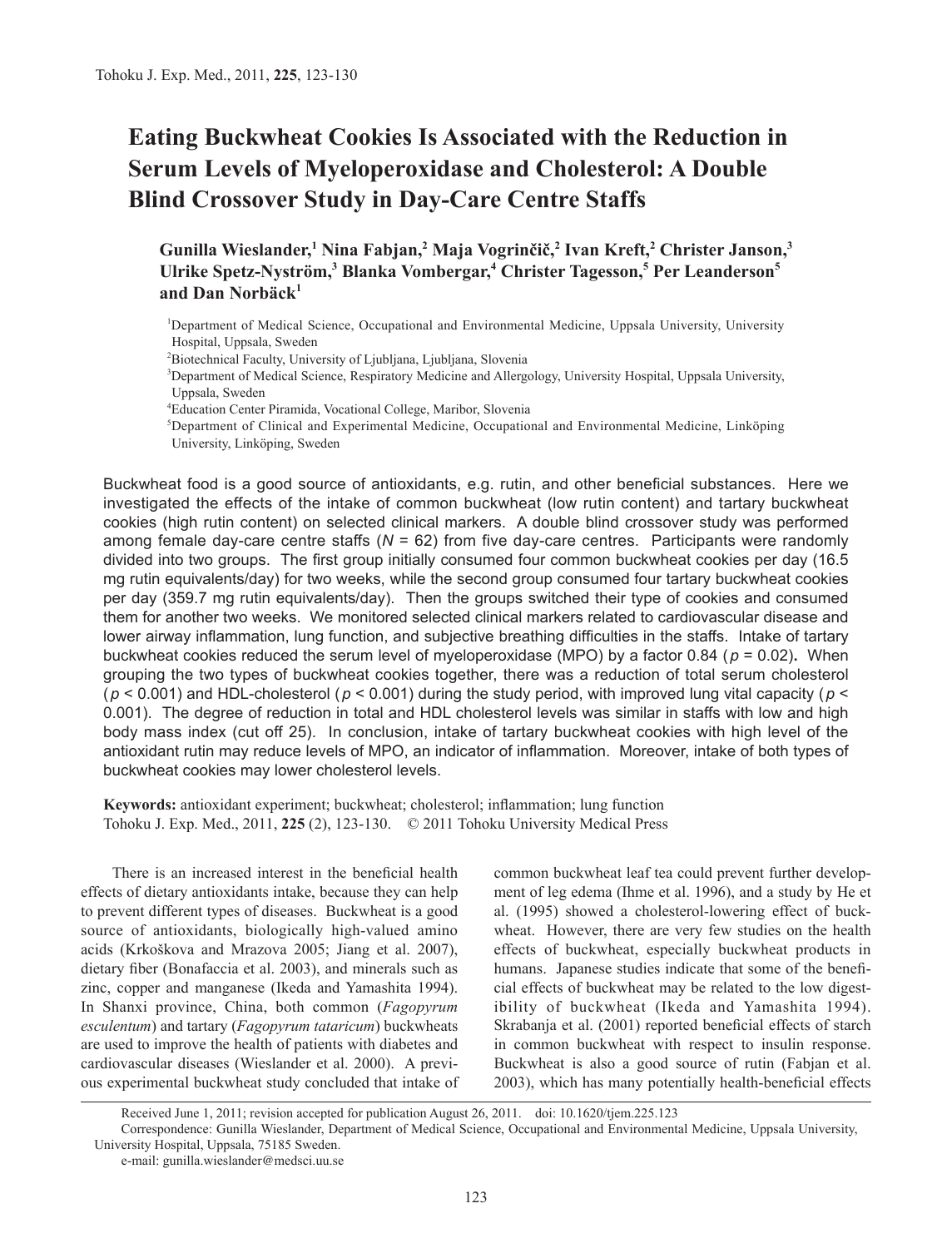according to in vitro and animal studies.

In vitro tests have shown that rutin (quercetin glycoside) may inhibit low-density lipoprotein (LDL) oxidation (Milde et al. 2004; Jiang et al. 2007) and high-density lipoprotein (HDL) oxidation (Meng et al. 2004), and that quercetin may be an effective inhibitor of human myeloperoxidase activity (Pincemail et al. 1988). In addition, secretory phospholipase  $A_2$  (sPLA<sub>2</sub> group IIA), which is both a mediator and a marker of cardiovascular disease (Chait et al. 2005), is inhibited by flavonoids such as quercetin (Lindahl and Tagesson 1993) and rutin (Lindahl and Tagesson 1997). Rutin and other polyphenols were able to attenuate endotoxin-induced airway contraction in isolated rat lungs (Nosratabadi et al. 2003). A study on rodents has shown an anti-allergic effect of buckwheat grain extract, due to the inhibition of histamine release and cytokine gene expression in the mast cells (Kim et al. 2003). Webster et al. (1996) showed a protective role of rutin in DNA damage and repair enzymes in rats. Park et al. (2002) made a study of effects of rutin and tannic acid supplements on cholesterol metabolism in rats. They observed a lowering effect on plasma and hepatic cholesterol. This could be due to reduced myeloperoxidase (MPO) activity (Loria et al. 2008). Bioactive compounds in buckwheat sprouts have also lowered the LDL level in hamsters (Lin et al. 2008), which suggests that rutin could lower the risk of arteriosclerosis. According to Kwon et al. (2005), rutin has an antiinflammatory effect and influence on the cytokine patterns (reducing IL-1*β*, IL-6, IL-10, IL-13 and TNF-*α*) in mice.

Although there is evidence for many possible beneficial effects of rutin and other polyphenols, there is a lack of experimental dietary studies on health effects in humans as well as on the beneficial properties of buckwheat and specially buckwheat products. The main aim of this study was to evaluate the possible effects of consuming tartary buckwheat, which has high content of rutin, on selected biomarkers related to cardiovascular disease (CVD) and lower airway inflammation, lung function and dyspnoea. Here consumption of common buckwheat, which has low content of rutin, was used as control. In addition, we investigated if there was an effect of eating buckwheat on the biomarkers, lung function and dyspnoea over the study period, irrespectively of type of buckwheat.

## **Subjects, Materials and Methods**

The main hypothesis was that an increased intake of rutin from tartary buckwheat cookies could have an effect on levels of total cholesterol, HDL cholesterol, secretory phospholipase  $A_2$  (sPL $A_2$  group IIA), high sensitivity C reactive protein (HsCRP), eosinophilic cationic protein, MPO, nitric oxide (NO) in exhaled breath, lung function and dyspnoea. To isolate the effect of rutin, common buckwheat cookies were baked using the same recipe as for tartary buckwheat cookies. Common buckwheat contains less rutin than tartary buckwheat and can as such be used as a control. A double blind experimental crossover study was performed among staff working in five day-care centres in Uppsala. All staffs  $(N = 70)$  were invited and 62

choose to participate initially (90%). All 62 participants fulfilled the study, but 3-4 persons each time could not participate in all tests for various reasons. The local government at Uppsala administered contact lists on leadership. The researchers informed all invited staffs at meetings and collected participants signed consent forms, followed later by investigations. Participants were randomly divided into two groups. One group, consisting of staffs from two of the day-care centres (*N* = 30), ate four tartary buckwheat (*Fagopyrum tataricum*) cookies (TBW) per day for two weeks. The content of rutin in daily dosage (4 cookies) was about 360 mg rutin equivalents, measured by chemical analysis of cookies. The second group, participants from the other three day care centres  $(N = 32)$ , was first given four common buckwheat (*Fagopyrum esculentum*) cookies (CBW) a day. The latter contained lower levels of rutin (17 mg rutin equivalents/daily dosage). After two weeks, the two groups switched their type of cookie ("crossover design") and the experiment continued directly for another two weeks.

All experiments have been performed in compliance with the relevant laws and institutional guidelines for this kind of studies in April 2005, and the study was performed May 2005. WHO regulation of clinical studies came in 2006. Informed consent was obtained from all the participants. The protocol of the study was approved by the Regional Ethical Committee of Uppsala University (2005/65).

#### *Recipe for the buckwheat cookies*

Buckwheat cookies were baked at the College of Food Technology, Maribor, Slovenia (Vombergar and Gostenčnik 2005). Two types of cookies were prepared from common and tartary buckwheat flour respectively, according to the following recipe. The dough consisted of 970 g buckwheat flour (tartary or common), 30 g cocoa powder, 400 g margarine, 400 g powdered sugar, 250 g (five) eggs, 10 g vanilla sugar, 10 g lemon skin, 1 g salt and 12 g of baking powder. Cocoa was used to hide the yellow color of TBW, and lemon skin and vanilla were used to cover the bitter taste of TBW. Cookies were baked for 12 min at 185°C. The tartary buckwheat used was a domestic cultivar, grown and milled in Luxemburg and while the common buckwheat (cv. Siva) was grown and milled in Slovenia.

#### *Flavonoid extraction and HPLC analyses*

Buckwheat cookies were freeze-dried, pulverized and extracted with 80% methanol for 30 min. Methanol extracts were centrifuged (10 min, 10,000 g, 4°C, Sigma 3 K 30) and filtered through Millipore, Durapore (22 *μ*m GVPP) prior to analyses, which was performed in triplicate in three independent samples.

HPLC separation of flavonoids was performed using a Waters 2690 Separations Module connected to a 996 Photodiode Array Detector (Waters corporation, Milford, Massachusetts) and equipped with a Millenium32 Chromatography Manager (Waters corporation, Milford, Massachusetts). Methanol extracts were injected at ambient temperature into a Symmetry RP C-18 (4.6 mm × 250 mm, 5 *μ*m, Waters S.A.S., France) injector. The mobile phases were: methanol (A), acetonitrile (B), bi-distilled water (C), with flow rate of 1 mL/ min. Gradient elution was applied from 44% (A), 11 (B), and 45 (C) as follows: 0-10 min 47 (A), 11(B), 42 (C); 10-20 min 64 (A), 16 (B), 20 (C). Acquisition was set at 350 nm (spectral acquisition in the range 210-400 nm). Identification and quantification of flavonoids in buckwheat cookies was made by comparing their chromatographic data with those of standard flavonoids.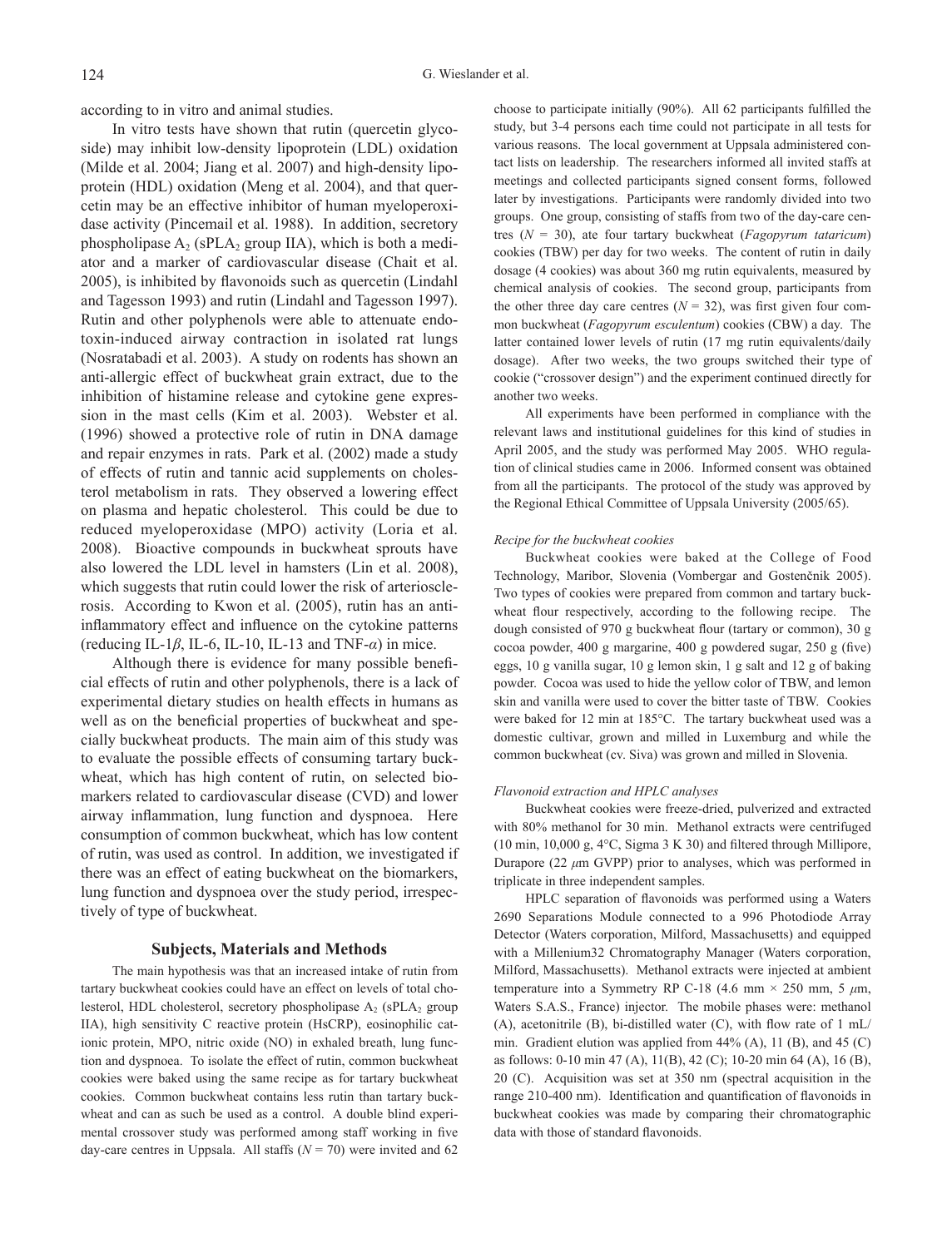#### *Medical investigation*

Initially all participants answered a general questionnaire on asthma, allergies, and demographic data. Each volunteer was tested at the beginning of the study to detect common allergens through a skin prick test. Each subject participated in the clinical examination three times during the study (at the beginning, end of week 2 and end of week 4). They ate one type of cookie for the first two weeks, and the other type during weeks 3-4.

Information on current symptoms of breathlessness (dyspnoea) was obtained from a questionnaire. Answers were given on a 100 mm visual analogue rating scale (VAS-scale) based on the Borg-scale (Nihlen et al. 1998). The scale has endpoints graded from "no perceived symptoms at all" (0), to "unbearable symptoms" (100). In addition, it has fixed points with verbal expressions at certain points of the line, 7 means hardly any, 22 a few, 50 many, 78 a lot and 93 a great many perceived symptoms.

Venous blood was collected in EDTA tubes for analysis of total cholesterol, HDL cholesterol, secretory phospholipase  $A_2$  (sPL $A_2$ ) group IIA), and HsCRP. In addition, venous blood was collected in 5 mL SST tubes for analysis of eosinophilic cationic protein (ECP) and MPO in serum. The concentrations of ECP and MPO were measured by means of a double antibody radioimmunoassay method (Pharmacia Diagnostics AB, Uppsala). NO in exhaled breath (FENO) was analysed by NIOX-mino (Aerocrine, Stockholm, Sweden). Lung function was studied by dynamic spirometry [vital capacity (VC), forced vital capacity (FVC), peak expiratory flow (PEF), and forced expiratory flow were measured for one second (FEV1) (SPIRA). All the tests were carried out in a standardized way with the same well-calibrated spirometer by a trained nurse. The measurements were performed three times on each subject, and the highest values were noted. A test was considered adequate when the deviation between the two best tests was less than 5%. The results were expressed as a percentage of normal values based on standardization to age, sex, height, smoking habits and body mass using a reference material from Uppsala (Hedenstrom 1986).

## **Statistics**

Since the inflammatory biomarkers and the ratings of dyspnoea were not normally distributed, the non-parametric Mann-Whitney *U*-test was applied to test differences in changes of these variables comparing the two groups with different intake sequence. Difference between weeks, irrespectively of type of buckwheat consumption, was analyzed by the Wilcoxon matched pairs signed ranks test. Cardiovascular biomarkers and lung function were approximately normally distributed, and were analyzed using Student's *t*-test, and paired *t*-test, respectively. In addition, generalized least squares, a multivariate model, were used to analyze clinical marker effects that were significantly related to intake of rutin (tartary buckwheat) in the bivariate analysis. In all analysis, a 2-tailed p-value below 0.05 was considered statistically significant.

## **Results**

## *Flavonoids in buckwheat cookies*

Analysis of flavonoids content was done using HPLC and levels of rutin and quercetin are shown in Table 1. Since quercetin is rapidly metabolised to rutin, the daily intake was expressed as rutin equivalents, by adding the levels of quercetin and rutin, but adjusting for the different molecular weights of the two compounds by multiplying the quercetin level by the ratio rutin molecular mass/quercetin molecular mass. Daily intake of four TBW (approximately 62 g) corresponded to 359.7 mg of rutin equivalents. Daily intake of four CBW (approximately 61 g) corresponded to 16.5 mg of rutin equivalents. Average daily intake of rutin was about 5.1 mg/kg body weight for TBW and about 0.2 mg/kg for CBW.

## *Clinical test*

 Baseline data were measured at the beginning of the study. Mean age was 46 years (s.p.  $= 10$ ), mean height was 165 cm (s.p.  $= 6$ ), mean weight was 70 kg (s.p.  $= 13$ ) and mean body mass index (BMI) was  $25.5 \text{ kg/m}^2 \text{ (s.p. } = 4.1)$ . Fourteen percent were obese  $(BMI > 30 \text{ kg/m}^2)$ , 31% were overweighed (BMI 25-30  $\text{kg/m}^2$ ) and 53% had a normal BMI (20-25  $\text{kg/m}^2$ ). All participants were female with only few smokers  $(n = 4)$ . They had a normal lung function. Descriptive data at baseline, including allergies are given in Table 2. When comparing the outcome variables between

Table 1. Flavonoid contents in tartary buckwheat cookies (TBW) and common buckwheat cookies (CBW), daily intake 4 cookies per person during 2 weeks, respectively .

| Flavonoid content                                                                          | <b>TBW</b> | <b>CBW</b>     |
|--------------------------------------------------------------------------------------------|------------|----------------|
| Flavonoid concentration                                                                    |            |                |
| Rutin in mg per kg DW                                                                      | 2,530      | 270            |
| Quercetin in mg per kg DW                                                                  | 1,620      | $0$ (**B.t.l.) |
| Content of rutin + quercetin calculated as rutin equivalents <sup>*</sup> in mg per $kgDW$ | 5,802      | 270            |
| Cookie content                                                                             |            |                |
| Rutin equivalents <sup>*</sup> per cookie (mg)                                             | 89.9       | 4.1            |
| Daily intake (4 cookies*) of rutin equivalents in mg                                       | 359.7      | 16.5           |
|                                                                                            |            |                |

DW, dry weight

\*rutin equivalents are calculated by ratio: rutin/quercetin molecular mass.

Daily intake of TBW (4 cookies) =  $62$  g, Daily intake of CBW (4 cookies) =  $61$  g  $*$ <sup>8</sup>B.t.l. = below threshold limit.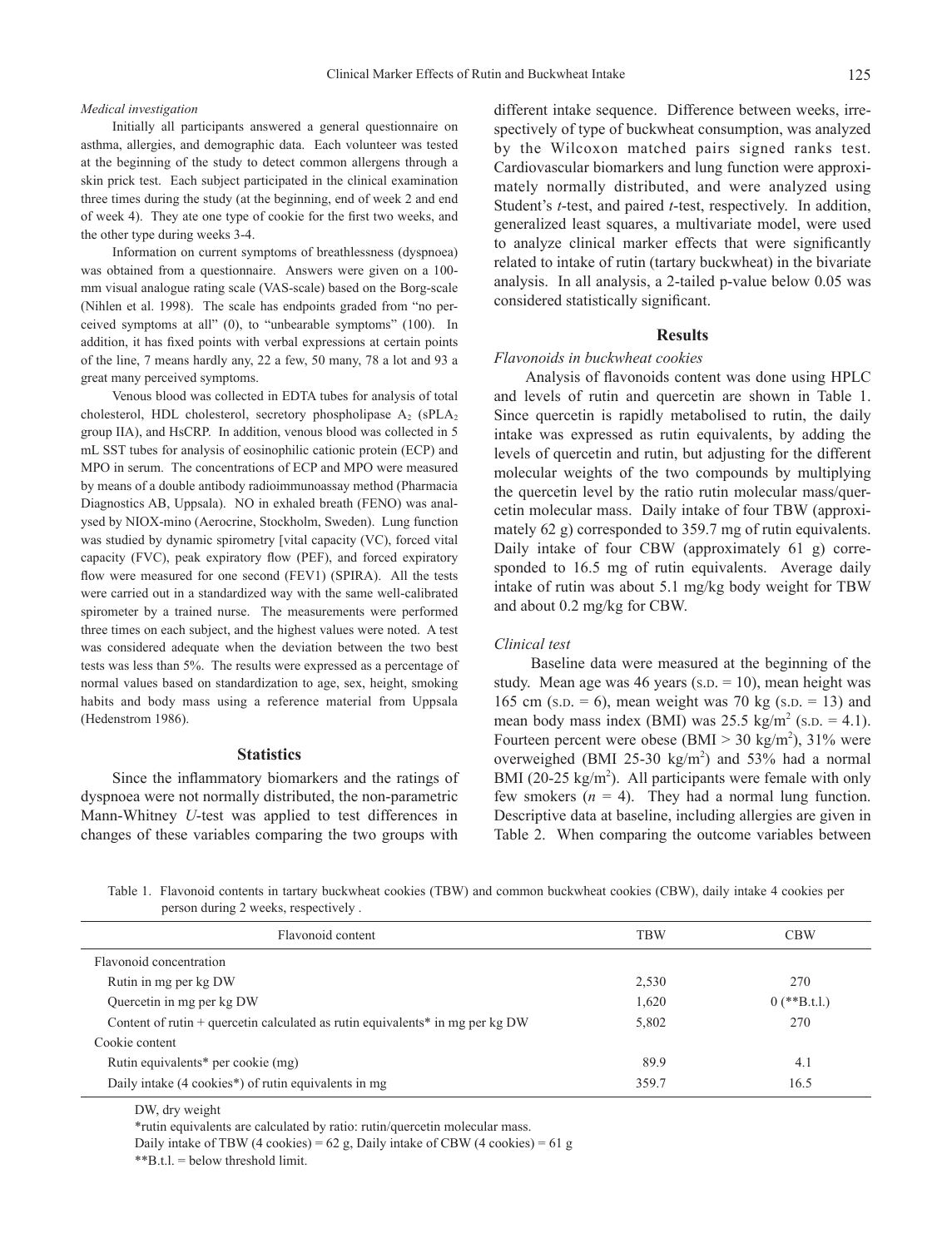Table 2. Descriptive data at baseline for the participants in the study ( $N = 62$ ).

| Type of parameter        | Baseline data              |
|--------------------------|----------------------------|
| Female                   | 100%                       |
| Current smoker           | 6%                         |
| Current cold (last week) | $5\%$                      |
| Pollen allergy           | 16%                        |
| Cat allergy              | 11%                        |
| Dog allergy              | 6%                         |
| Horse allergy            | $2\%$                      |
| House dust mite allergy  | $2\%$                      |
| Mould allergy            | $0\%$                      |
| Atopy <sup>a</sup>       | 18%                        |
| Lung function data:      | Mean values                |
| FVC(L)                   | $3.25$ (109% of predicted) |
| FEV1 (L/s)               | $2.88$ (104% of predicted) |
| FEV1(%)                  | 82.2 (103% of predicted)   |
| PEF(L/s)                 | $7.02$ (106% of predicted) |
| FENO (ppb)               | 17                         |

a at least one positive skin prick test to common allergens (pollen, pet or moulds)

FVC, forced vital capacity; FEV1, forced expiratory volume in 1 second; FEV%, FEV1/FVC in %; PEF, peak expiratory flow; FENO, fenotype nitrogenoxide.

the two intervention groups, mean values at baseline were mostly similar. In the group eating CBW first  $(N = 32)$ , the mean baseline levels of sPLA2, total cholesterol, HDL cholesterol, serum MPO, serum ECP, FeNO, HsCRP, FVC. FEV%, FEV1%, PEF% and rating of dyspnoea were 7.06 ng/ml, 153.8 mmol/L, 14.8 mmol/L, 1.83 *µ*g/mL, 5.02 *µ*g/ mL, 15 ppb, 1.38 mg/L, 109%, 104%, 103% and 15.8%. In the group eating TBW first  $(N = 30)$ , the mean baseline levels of sPLA2, total cholesterol, HDL cholesterol, serum MPO, serum ECP, FeNO, HsCRP, FVC%. FEV%, FEV1%, PEF% and rating of dyspnoea were 6.51 ng/ml, 191.6 mmol/L, 16.02 mmol/L, 2.36 *µ*g/mL, 5.58 *µ*g/mL, 20 ppb, 1.33 mg/L, 108%, 104%, 109% and 13.3%. Thus, the levels of total cholesterol, serum MPO, serum ECP, FeNO, HsCRP and PEF% were numerically higher in the group eating TBW first, while the levels of sPLA2 and rating of dyspnoea were numerically lower, and mean levels of other variables were the same. No statistical testing was performed for these differences. At baseline, six persons had elevated levels of MPO according to the reference value from the laboratory ( $> 271$  mg/l). None had any known disease but all six had overweight.

 Initially, the changes of clinical marker effects from baseline to week 2 and from baseline to week 4 were analyzed irrespectively of the type of buckwheat cookies consumed (Table 3). There was a significant reduction of total-cholesterol and HDL-cholesterol after 4 weeks, and a significant improvement of lung function as seen for FVC

Table 3. The mean values  $(\pm s.D.)$  of clinical markers for the baseline and the pooled up values after uptake of the buckwheat cookies after two and four weeks (any type)  $(N = 62)$ .

| Clinical parameter                                           | After 2 weeks<br>Baseline Pre-exposure |                 | After 4 weeks      |  |  |  |  |  |
|--------------------------------------------------------------|----------------------------------------|-----------------|--------------------|--|--|--|--|--|
| Cardiovascular markers <sup>a</sup>                          |                                        |                 |                    |  |  |  |  |  |
| $sPLA_2$ (ng/mL)                                             | $6.8 \pm 3.7$                          | $7.1 \pm 4.0$   | $6.3 \pm 3.1$      |  |  |  |  |  |
| Total cholesterol (mmol/L)                                   | $5.31 \pm 0.95$                        | $5.21 \pm 1.12$ | $4.59 \pm 1.28***$ |  |  |  |  |  |
| HDL cholesterol (mmol/L)                                     | $1.36 \pm 0.36$                        | $1.51 \pm 1.48$ | $1.15 \pm 0.35***$ |  |  |  |  |  |
| Inflammation markers <sup>b</sup>                            |                                        |                 |                    |  |  |  |  |  |
| Serum MPO $(mg/L)$                                           | $173 \pm 114$                          | $181 \pm 122$   | $160 \pm 93$       |  |  |  |  |  |
| Serum ECP $(mg/L)$                                           | $15.4 \pm 12.2$                        | $14.7 \pm 10.9$ | $15.3 \pm 10.8$    |  |  |  |  |  |
| FeNO (ppb)                                                   | $18 \pm 10$                            | $19 \pm 14$     | $20 \pm 14$        |  |  |  |  |  |
| $HsCRP$ (mg/L)                                               | $2.10 \pm 3.46$                        | $2.05 \pm 2.89$ | $1.85 \pm 2.22$    |  |  |  |  |  |
| Lung function markers <sup>a</sup> and dyspnoea <sup>b</sup> |                                        |                 |                    |  |  |  |  |  |
| FVC (% predicted)                                            | $109 \pm 16$                           | $110 \pm 18$    | $114 \pm 17***$    |  |  |  |  |  |
| FEV1 (% predicted)                                           | $104 \pm 13$                           | $104 \pm 15$    | $104 \pm 15$       |  |  |  |  |  |
| PEF (% predicted)                                            | $107 \pm 20$                           | $108 \pm 20$    | $109 \pm 20$       |  |  |  |  |  |
| Difficulty in breathing                                      | $15 \pm 19$                            | $16 \pm 20$     | $15 \pm 21$        |  |  |  |  |  |
|                                                              |                                        |                 |                    |  |  |  |  |  |

\*\*\**P* < 0.001

a *P*-value for change from baseline values by Student's *t*-test for paired comparisons.

<sup>b</sup>*P*-value for change from baseline values by Wilcoxon pair test.

sPLA<sub>2</sub>, group IIA secretory phospholipase A<sub>2</sub>; HDL, high density lipoprotein (cholesterol); FeNO, fenotype nitrogenoxide; HsCRP, high sensitive C reactive protein; MPO, myeloperoxidase; ECP, eosinophilic cation protein; FVC, forced vital capacity; FEV1, forced expiratory volume in 1 second; FEV, % FEV1/FVC; PEF, peak expiratory flow.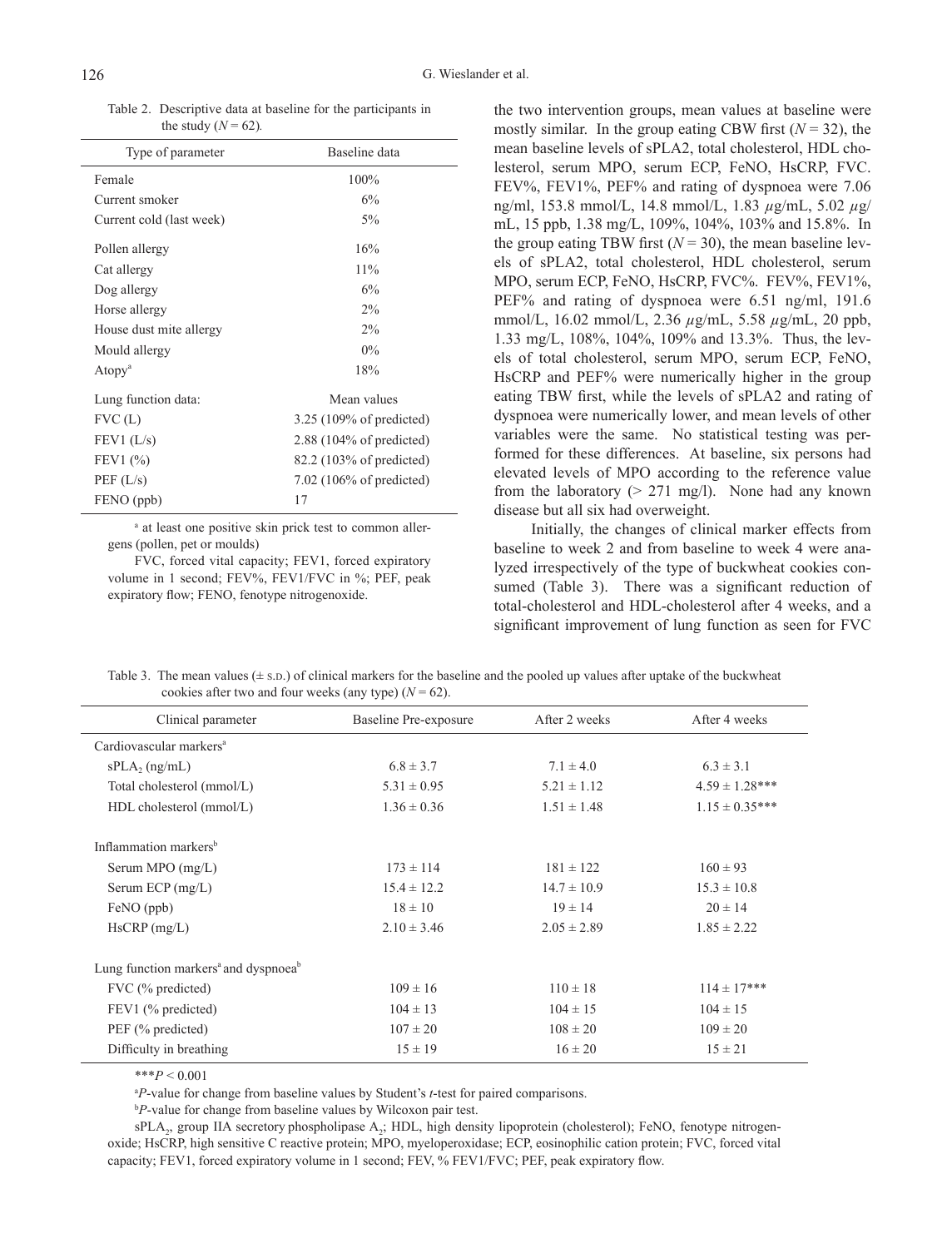| Clinical parameter                                           | Net change<br>baseline to week 2    |                                      |                  | Net change<br>week 2 to week 4      |                                      |                  |
|--------------------------------------------------------------|-------------------------------------|--------------------------------------|------------------|-------------------------------------|--------------------------------------|------------------|
|                                                              | Group I<br><b>TBW</b><br>$(N = 30)$ | Group II<br><b>CBW</b><br>$(N = 32)$ | DIF <sup>c</sup> | Group I<br><b>CBW</b><br>$(N = 30)$ | Group II<br><b>TBW</b><br>$(N = 32)$ | DIF <sup>c</sup> |
| Cardiovascular markers <sup>a</sup>                          |                                     |                                      |                  |                                     |                                      |                  |
| $sPLA_2$ (ng/mL)                                             | 0.51                                | 0.23                                 | 0.28             | $-1.03$                             | $-0.60$                              | 0.43             |
| Total cholesterol (mmol/L)                                   | $-0.17$                             | $-0.15$                              | 0.02             | $-0.65$                             | $-0.52$                              | 0.13             |
| HDL cholesterol (mmol/L)                                     | 0.29                                | $-0.01$                              | 0.30             | $-0.52$                             | $-0.18$                              | 0.34             |
| Inflammation markers <sup>b</sup>                            |                                     |                                      |                  |                                     |                                      |                  |
| Serum MPO $(\mu g/mL)$                                       | 8.6                                 | 11.4                                 | 0.71             | 8.3                                 | $-55.4*$                             | $63.7*$          |
| Serum ECP $(\mu g/mL)$                                       | $-0.89$                             | $-0.18$                              | 0.28             | 1.88                                | $-1.05$                              | 2.93             |
| FeNO (ppb)                                                   | 1.10                                | 1.50                                 | 0.40             | $-1.3$                              | 0.4                                  | 1.7              |
| HsCRP(mg/L)                                                  | 0.45                                | $-0.37$                              | 0.82             | $-0.32$                             | $-0.27$                              | 0.05             |
| Lung function markers <sup>a</sup> and dyspnoea <sup>b</sup> |                                     |                                      |                  |                                     |                                      |                  |
| FVC (% predicted)                                            | $-0.7$                              | 3.8                                  | 4.5              | $-0.4$                              | 2.7                                  | 3.1              |
| $FEV1$ (% predicted)                                         | $-1.2$                              | 1.2                                  | 2.4              | $-2.9$                              | $-0.6$                               | 2.3              |
| PEF (% predicted)                                            | 1.3                                 | 1.3                                  | $\Omega$         | $-2.3$                              | 0.6                                  | 2.9              |
| Difficulty in breathing                                      | $+1$                                | $\overline{0}$                       |                  |                                     | $-2$                                 | 3                |

Table 4. Comparison of the change in clinical marker values in the two groups.

 $*P = 0.02$ 

TBW, tartary buckwheat cookies; CBW, common buckwheat cookies.

sPLA<sub>2</sub>, group IIA secretory phospholipase A<sub>2</sub>; HDL, high density lipoprotein (cholesterol); FeNO, fenotype nitrogenoxide; HsCRP, high sensitive C reactive protein; MPO, myeloperoxidase; ECP, eosinophilic cation protein; FVC, forced vital capacity; FEV1, forced expiratory volume in 1 second; FEV, % FEV1/FVC; PEF, peak expiratory flow.

Group I ate TBW first for two weeks and then changed to CBW for two weeks.

Group II ate CBW first for two weeks and then changed to TBW for two weeks.

a *P*-value calculated for difference in change between the two groups by Student's *t*-test

<sup>b</sup>*P*-value calculated for difference in changes between the two groups by Mann-Whitney *U*-test

c Differences in clinical marker changes between Group I and II from baseline to week 2, or week 2 to 4. Statistically significant difference is marked with \*.

by 5 % ( $p < 0.001$ ), but no significant change in  $FEV_1$ , other clinical marker effects or dyspnoea was seen overtime. When stratifying the material with respect to high BMI ( $> 25$ ) or low BMI ( $\leq 25$ ), the differences between levels at baseline and after 4 weeks were significant in both groups. In those with high BMI, the mean total cholesterol level was  $5.23$  (s.p. = 0.83) at baseline and  $4.60$  (s.p. = 1.38) after 4 weeks ( $p = 0.02$ ), and mean HDL cholesterol was 1.38 (s.p. = 0.37) at baseline and 1.16 (s.p. = 0.35) after 4 weeks ( $p = 0.008$ ). In those with low BMI, the mean total cholesterol level was  $5.51$  (s.p. = 1.03) at baseline and 4.57  $(s.D. = 1.21)$  after 4 weeks ( $p < 0.001$ ), and mean HDL cholesterol was 1.37 (s.p.  $= 0.37$ ) at baseline and 1.14 (s.p.  $=$ 0.34) after four weeks ( $p < 0.001$ ). This study did not analyze the triglycerides as all blood samples were taken at the workplace non-fasting and during normal work hours. LDLs were not analyzed, unfortunately. However this antihypercholesterolemic effect and the underlying mechanisms should be analyzed. Both types of buckwheat cookies had this effect.

When comparing changes of clinical marker effects

and dyspnoea in relation to specific type of buckwheat cookies, we observed a statistically significant decrease of MPO levels in relation to consumption of TBW when comparing week 2 and week 4 ( $p = 0.02$ ) (Table 4). There was no significant effect on other biomarkers or dyspnoea. The association between consumption of buckwheat cookies (treatment) and MPO was further analyzed with generalized least squares (GLs), including baseline, period and treatment group in the model and logarithmic values of serum MPO. In the GLs model, there was a significant decrease of serum MPO when eating TBW ( $p = 0.02$ ), with a 17% reduction of log serum MPO (95% CI  $-3\%$  to  $-31\%$ ). Taking anti-log data ( $e^x$ ), this corresponds to a 0.84 times lower level of serum MPO (95% CI 0.73-0.97). Residual plots of predicted and independent variables and normal plot for the residuals were checked, and all were satisfactory.

### **Discussion**

The study had a double blind crossover design using two types of buckwheat cookies, made out of common and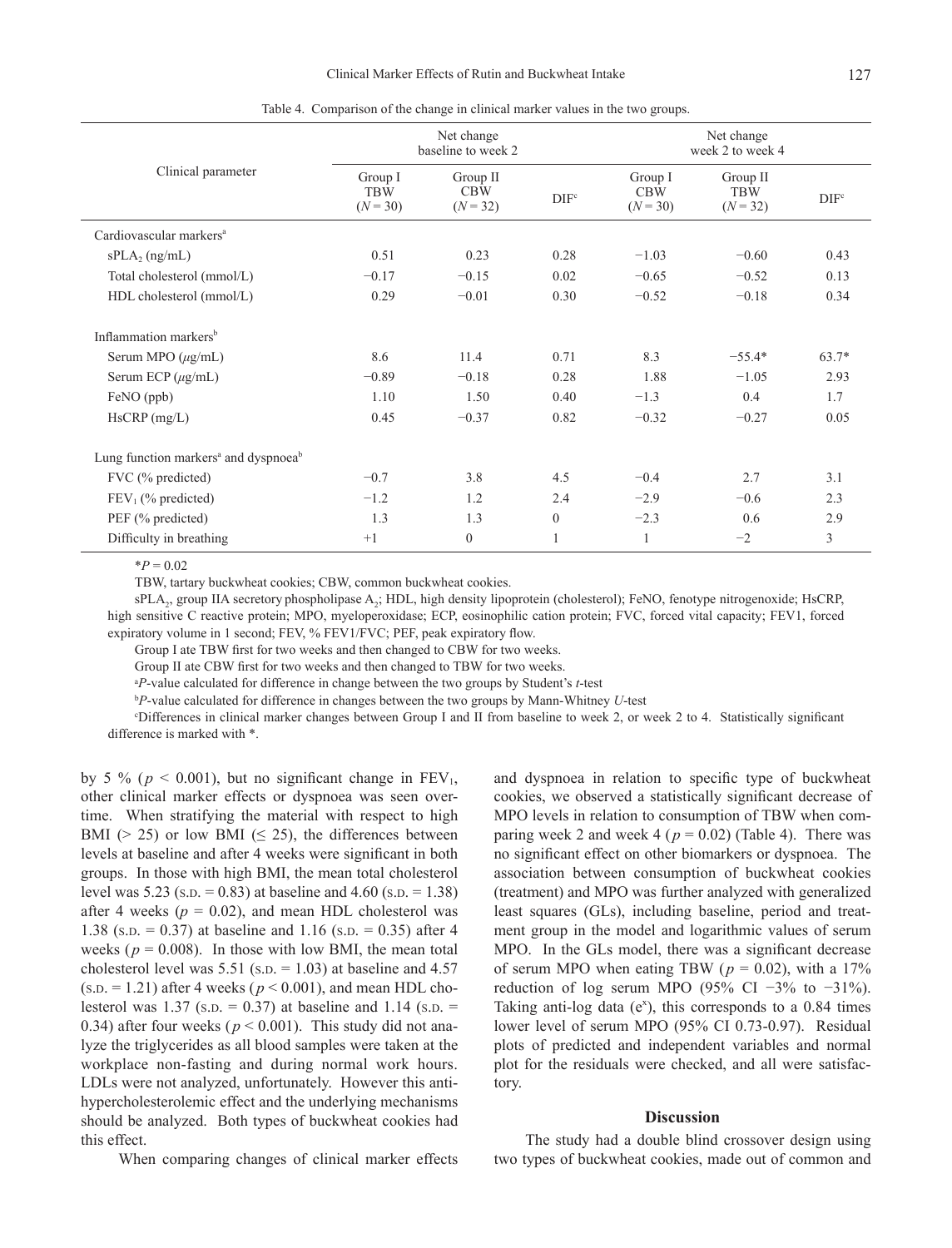tartary buckwheat with low and high content of rutin, respectively. Analysis of the cookies showed that the daily dosage of CBW (4 pieces) contained 17 mg of rutin equivalents, while daily dosage (4 pieces) of TBW contained 360 mg of rutin equivalents. Knekt et al. (2002) have estimated the average daily intake of flavonoids (24.2 mg) and quercetin, into which rutin is transformed (3.3 mg) in Finnish food. This dosage was increased in both types of cookies with emphasis on TBW.

One limitation of the study was the short study period of only two weeks per type of buckwheat, which could have limited the possibility to study long-term effects. Quercetin is quickly transformed to rutin in the body, and the turnover of rutin is rapid (Graefe and Veit 2000). Since there was a 21 times higher level of rutin equivalents in the TBW, and intake of rutin equivalents from CBW was of the same order of magnitude as the average daily intake in a Nordic country, we considered the blinded cross-over design as a suitable study design to study the effect of rutin, which was the main aim. There was a slight increase of rutin intake when eating common buckwheat cookies but this increase was much less than the pronounced increased when consuming TBW. Another limitation is that there was no reference group, eating cookies without buckwheat flour (e.g. based on wheat). This limitation is especially important when studying effects of other compounds than rutin, common in both type of buckwheat. However, since the study period was short, we have no reason to believe that there was any considerable change of dietary habits that could have influenced the levels of cholesterol.

The levels of total cholesterol and HDL-cholesterol decreased significantly, when comparing baseline data with levels after four weeks, irrespectively of type of cookies consumed. The decrease was consistently significant, and of a similar magnitude, both in staff with normal weight (BMI  $\leq$  25) and in those with overweight or obesity (BMI  $>$ 25). This consistency reduces the possibility that the decrease is due to other factors, such as dietary changes during the study period. The results can be interpreted as a cholesterol lowering effect of buckwheat, not related to the content of rutin. Lowering of total cholesterol can reduce the risk for cardiovascular disease. Unfortunately we could not get any data on LDL-cholesterol or triglycerides from our clinical laboratory. One mechanism could be that the cholesterol lowering effect is due to resistant starch present in buckwheat. Skrabanja et al. (2001) made a study on nutritional properties of starch in buckwheat products and they demonstrated that buckwheat and buckwheat products have a low glycemic index due to resistant starch. Liu et al. (2001) reported on cholesterol lowering effects of food with low glycemic index in humans. A previous study on the health effects of flavonoids on hypocholesterolemia in chicken fed with 20 mg of rutin per day for 28 days concluded, that rutin reduced the levels of total cholesterol, HDL-cholesterol and LDL-cholesterol (Da Silva et al. 2001). The cholesterol-lowering effect of rutin was also observed in rats (Park et al. 2002). An in vitro study also concluded that rutin and flavonoid contents in buckwheat had a beneficial effect against lipid peroxidation (Jiang et al. 2007). Another explanation could be that there are other compounds in both types of buckwheat than rutin with a cholesterol lowering effect. Decreased levels of plasma cholesterol, and less gallstone formation in hamsters were observed with a buckwheat protein extract diet, from both common and tartary buckwheat, as compared to a casein or soy protein diet (Tomotake et al. 2000). Similar effects were seen in rats and mice (Tomotake et al. 2007). Consumption of buckwheat protein reduced plasma cholesterol in rats as reported by Kayashita et al. (1997). Lin et al. (2008) also observed a reduced effect of bioactive compounds in buckwheat sprouts on LDL-cholesterol in hamsters but did not see a change in HDL-cholesterol levels. Our findings, suggesting a lipid-lowering effect of buckwheat, irrespectively of the type, are in agreement with a previous study from China (He et al. 1995). However, they share the same weakness as our study, since they do not include a control group that did not eat buckwheat. He et al. (1995) also concluded that daily intake of 100 gram of buckwheat lowered total and LDL cholesterol levels in 850 Yi people of ethnic minority in China; however, they did not specify the kind of buckwheat consumed. Further research in humans is needed to confirm the observed cholesterol-lowering effect of buckwheat.

Our results suggest that increased intake of rutin with TBW may have an influence on reduction of serum MPO level. We found no previous studies in humans on effects of rutin on MPO levels. However, this effect of rutin on MPO is in agreement with a previous in-vitro study (Pincemail et al. 1988). Moreover, in one study in rats with experimentally induced refux esophagitis, treatment with rutin (18.3 mg/kg body weight) inhibited lipid peroxidation and reduced MPO levels in comparison to untreated controls (Shin et al. 2002). In another study in rats with gastric ulcers induced by 50% ethanol, lipid peroxidation was reduced by intake of rutin (200 mg/kg body weight), but no effect was seen on levels of MPO (La Casa et al. 2000). MPO is responsible for LDL oxidation, which can be inhibited by micromolar concentrations of flavonoids, including rutin, according to another in vitro study (Kostyuk et al. 2003). Since MPO is a marker of neutrophilic inflammation (Loria et al. 2008), rutin may have an anti-inflammatory function due to its ability to lower MPO levels. We observed an improvement in FVC after four weeks. That could also be due to training effect, since the participants might get used to the test. However, since the spirometry was done by a professionally trained nurse, the chance of training effect is less likely. No significant effects of rutin intake were observed for other inflammatory biomarkers (serum ECP, HsCRP, and FENO) or obstructive lung function parameters ( $FEV<sub>1</sub>$  and  $PEF$ ).

In conclusion, our study is a contribution to studies on the health effects of rutin and other components in buck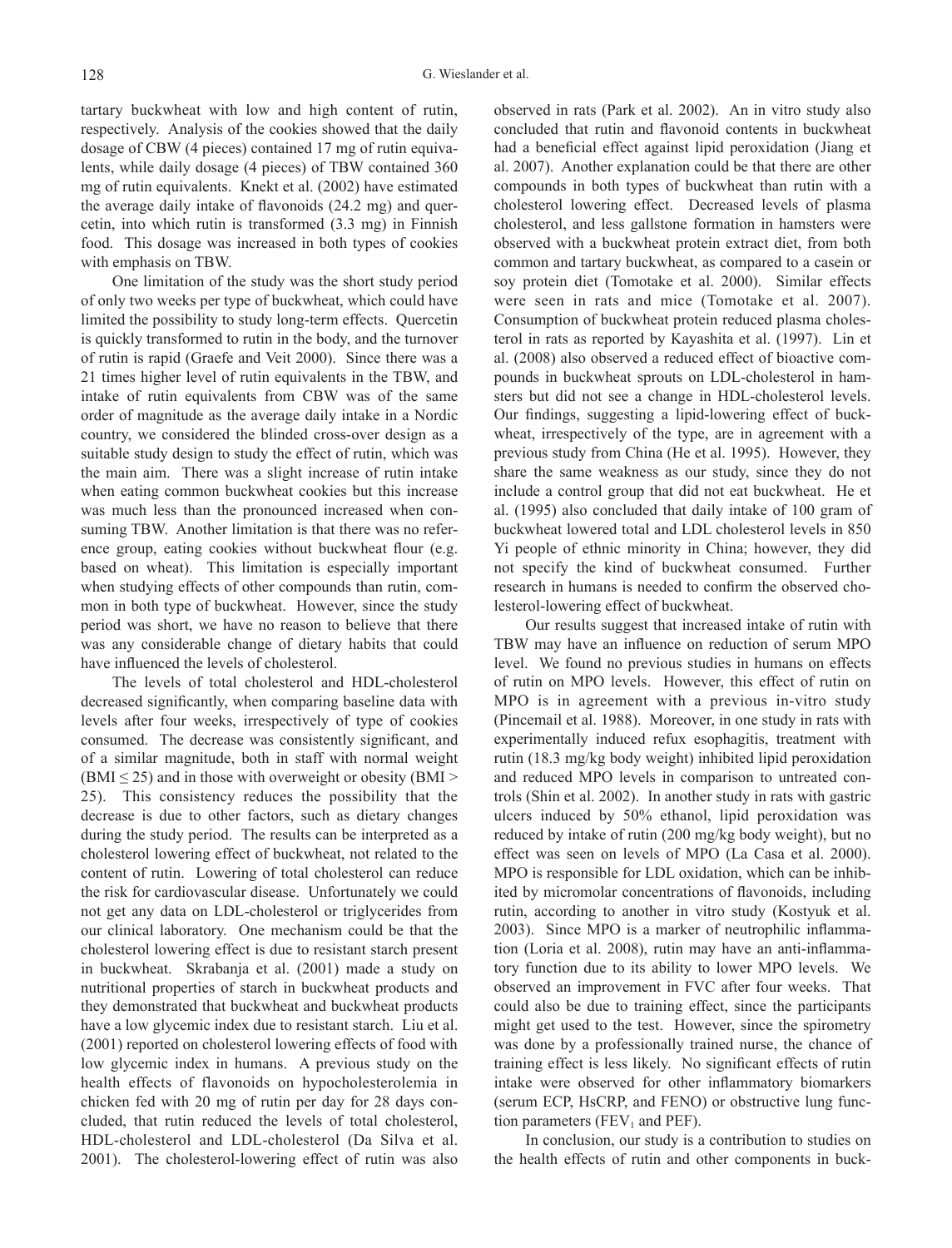wheat. According to our results, consumption of buckwheat may have a beneficial effect on lowering cholesterol and reducing cardiovascular risks. In addition, consumption of tartary buckwheat, which has a high content of rutin, may have an anti-inflammatory effect with respect to neutrophilic inflammation. The present study is one of the first to deal with the health benefits of buckwheat products in humans. However, further experimental human studies on the health effects of buckwheat consumption are needed. We suggest longer study periods, as well as a study design that makes it possible to evaluate effects of compounds occurring in both types of buckwheat.

#### **Conflict of Interest**

The authors have no conflict of interest.

#### **References**

- Bonafaccia, G., Marocchini, M. & Kreft, I. (2003) Composition and technological properties of the flour and bran from common and tartary buckwheat. *Food Chem*., **80**, 9-15.
- Chait, A., Han, C.Y., Oram, J.F. & Heinecke, J.W. (2005) The immune system and atherogenesis. Lipoprotein-associated inflammatory proteins: markers or mediators of cardiovascular disease? *J. Lipid Res*., **46**, 389-403.
- Da Silva, R.R., de Oliveira, T.T., Nagem, T.J., Pinto, A.S., Albino, L.F., Almeida, L.R., de Moraes, G.H. & Pinto, J.G. (2001) Hypocholesterolemic effect of naringin, and rutin flavonoids. *Arch. Latinoam. Nutr*., **51**, 258-264.
- Fabjan, N., Rode, J., Košir, I.J., Wang, Z., Zhang, Z. & Kreft, I. (2003) Tartary buckwheat (*Fagopyrum tataricum Gaertn*.) as a source of dietary rutin and quercetrin. *J. Agric. Food Chem.*, **51**, 6452-6455.
- Graefe, E.U. and Veit, M. (2000) Urinary metabolites of flavonoids and hydroxycinnamic acids in humans after application of a crude extract from Equisetum arvense. *Phytomedicine*, **6**, 239-246.
- He, J., Klag, M.J., Whelton, P.K., Mo, J.P., Chen, J.Y., Qian, M.C., Mo, P.S. & He, G.Q. (1995) Oats an buckwheat intakes and cardiovascular disease risk factors in an ethnic minority of China. *Am. J. Clin. Nutr*., **61**, 366-372.
- Hedenstrom, H. (1986) *Selection of lung function tests and interpretation of their results. In: Acta Upsaliensis Almqvist & Wiksell, Stockholm, Sweden, pp 1-29. Thesis.*
- Ihme, N., Kiesewetter, H., Jung, F., Hoffmann, K.H., Birk, A., Muller, A. & Grutzner, K. (1996) Leg oedema protection from buckwheat herb tea in patients with chronic venous insufficiency: a single-centre, randomised, double blind, placebo-controlled clinical trial. *Eur. J. Clin. Pharmacol*., **40**, 443-447.
- Ikeda, S. & Yamashita, Y. (1994) Buckwheat as a dietary source of zinc, copper and manganese. *Fagopyrum,* **14**, 29-34.
- Jiang, P., Burczynski, F., Campbell, C., Pierce, G., Austria, J.A. & Briggs, C.J. (2007) Rutin and flavonoid contents in three buckwheat species *Fagopyrum esculentum*, *F. tataricum*, and *F. homotropicum* and their protective effects against lipid peroxidation. *Food Res. Inter*., **40**, 356-364.
- Kayashita, J., Shimaoka, I., Nakajoh, M., Yamazaki, M. & Kato, N. (1997) Consumption of buckwheat protein lowers plasma cholesterol and raises fecal neutral sterols in cholesterol-fed rats because of its low digestibility. *J. Nutr*., **127**, 1395-1400.
- Kim, C.D., Lee, W.K., No, K.O., Park, S.K., Lee, M.H., Lim, S.R. & Roh, S.S. (2003) Anti-allergic action of buckwheat (*Fagopyrum esculentum* Moench) grain extract. *Int. Immunopharmacol*., **3**, 129-136.
- Knekt, P., Kumpulainen, J., Järvinen, R., Rissanen, H., Heliövaara,

M., Reunanen, A., Hakulinen, T. & Aromaa, A. (2002) Flavonoid intake and risk of chronic disease. *Am. J. Clin. Nutr*., **76**, 560-568.

- Kostyuk, V.A., Kraemer, T., Sies, H. & Schewe, T. (2003) Myeloperoxidase/nitrite-mediated lipid peroxidation of low-density lipoprotein as modulated by flavonoids. *FEBS Lett.,* **537**, 146-150.
- Krkoškova, B. & Mrazova, Z. (2005) Prophylactic components of buckwheat. *Food Res. Intern.*, **38**, 561-568.
- Kwon, K.N., Murakami, A., Tanaka, T. & Ohigashi, H. (2005) Dietary rutin, but not its aglycone quercetin, ameliorates dextran sulphate sodium-induced experimental colitis in mice: attenuation of pro-inflammatory gene expression. *Biochem. Pharmacol*., **69**, 395-406.
- La Casa, C., Villegas, I., Alarcon de la Lastra, C., Motilva, V. & Martin Calero, M.J. (2000) Evidence for protective and antioxidant properties of rutin, a natural flavone, against ethanol induced gastric lesions. *J. Ethnopharmacology,* **71**, 45-53.
- Lin, L.Y., Peng, C.C., Yang, Y.L. & Peng, R.Y. (2008) Optimization of bioactive compounds in buckwheat sprouts and their effect on blood cholesterol in hamsters. *J. Agric. Food Chem*., **6**, 1216-1223.
- Lindahl, M. & Tagesson, C. (1993) Selective inhibition of group II phospholipase A2 by quercetin. *Inflammation*, **17**, 573-582.
- Lindahl, M. & Tagesson, C. (1997) Flavonoids as phospholipase A2 inhibitors: Importance of their structure for selective inhibition of group II phospholipase A<sub>2</sub>. *Inflammation*, **21**, 347-356.
- Liu, S., Manson, J.E., Stampfer, M.J., Holmes, M.D., Hu, F.B., Hankinson, S.E. & Willett, W.C. (2001) Dietary glycemic load assessed by food frequency questionnaire in relation to plasma high-density-lipoprotein cholesterol and fasting plasma triacylglycerols. *Am . J. Clin. Nutr*., **73**, 560-566.
- Loria, V., Dato, I., Graziani, F. & Biasucci, L. (2008) Myeloperoxidase: a new biomarker of inflammation in ischemic heart disease and acute coronary syndromes. *Mediators Inflam.,* **1**, 1-4.
- Meng, F., Liu, R., Bai, H., Liu, B.W., Liu, Y., Tang, C.W. & Liu, B.W. (2004) Inhibitory effect of quercetin, rutin and puerarin on HDL oxidation induced by Cu 2+. *Sichuan Da Xue Xue Bao Yi Xue Ban*, **32**, 2058-2062. (in Chinese)
- Milde, J., Elstner, E.F. & Grassman, J. (2004) Synergistic inhibition of low-density lipoprotein oxidation by rutin, gammaterpinene, and ascorbic acid. *Phytomedicine,* **11**, 105-113.
- Nihlen, A., Walinder, R., Löf, A. & Johanson, G. (1998) Experimental exposure to methyl tertiary-butyl ether II. Acute effects in humans. *Toxicol. Appl. Pharmacol*., **148**, 281-287.
- Nosratabadi, A.R., Ljungman, A.G., Lindahl, M., Welch, R., Pilon, A. & Tagesson, C. (2003) Clara cell 10-kDA protein inhibits endotoxin-induced airway contraction in isolated perfused rat lungs. *Exp. Lung. Res*., **29**, 455-473.
- Park, S.Y., Bok, S.H. & Jeon, S.M. (2002) Effect of rutin and tannic acid supplements on cholesterol metabolism in rats. *Nutr. Res*., **22**, 83-95.
- Pincemail, J., Deby, C., Thirion, A., de Bruyn-Dister, M. & Goutier, R. (1988) Human myeloperoxidase activity is inhibited in vitro by quercetin. Comparison with three related compounds. *Experientia,* **15**, 450-453.
- Shin, Y.K., Sohn, U.D., Choi, M.S., Kum, C., Sim, S.S. & Lee, M.Y. (2002) Effects of rutin and harmaline on rat reflux oesophagitis. *Auton. Autacoid Pharmacol.*, **22**, 47-55.
- Skrabanja, V., Liljeberg, E.H.G., Kreft, I. & Björck, I.M.E. (2001) Nutritional properties of starch in buckwheat products: studies in vitro and in vivo*. J. Agric. Food Chem*., **49**, 490-496.
- Tomotake, H., Shimaoka, I., Kayashita, J., Yokohama, F. & Nakajoh, M.K. (2000) A buckwheat protein product suppresses formation of plasma cholesterol more strongly than soy protein isolate in hamsters. *J. Nutr*., **130**, 1670-1674.
- Tomotake, H., Yamamoto, N., Kitabayashi, H., Kawakami, A., Kayashita, J., Ohinata, H., Karasawa, H. & Kato, N. (2007)